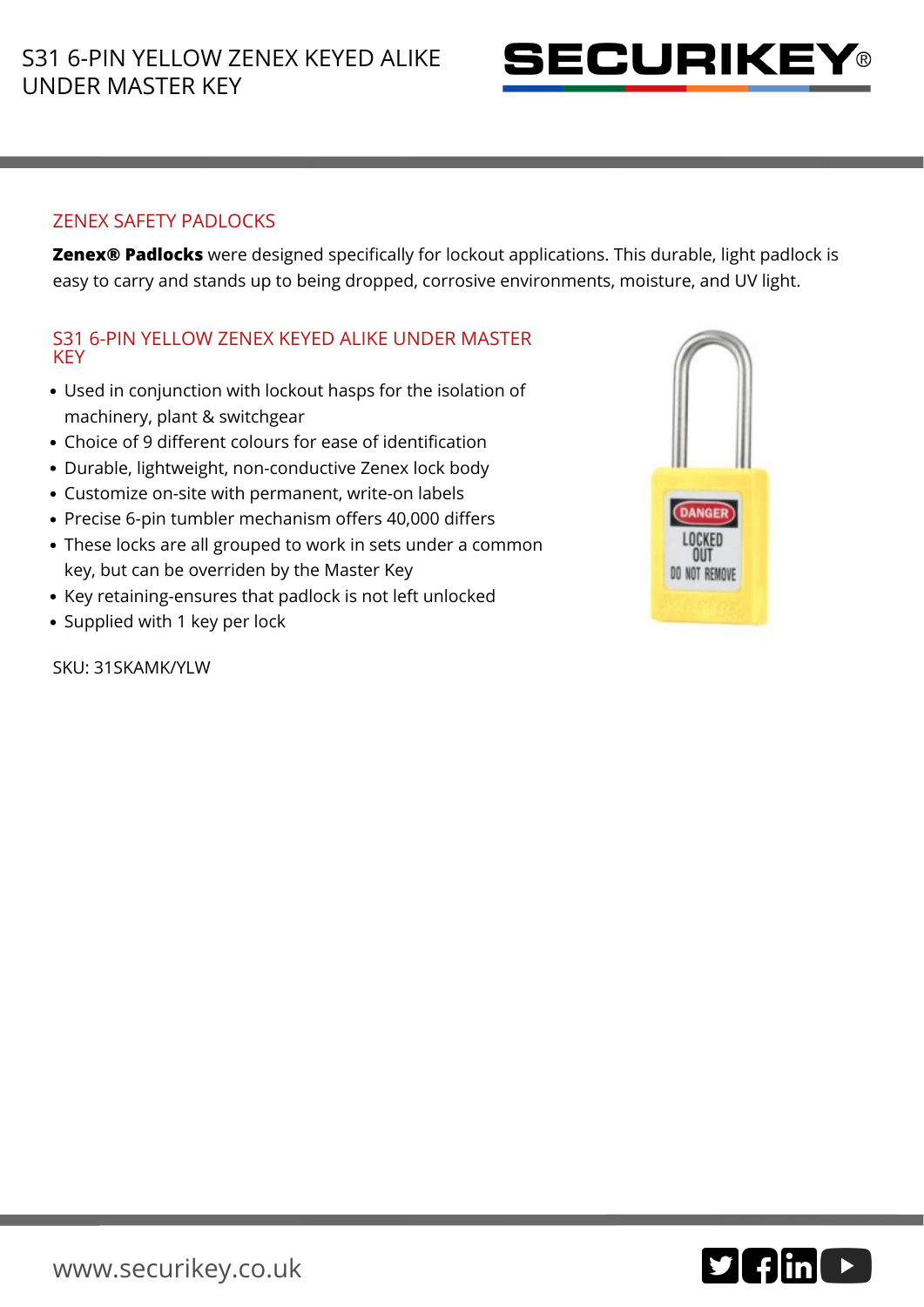

## ADDITIONAL INFORMATION

| Weight                                        | 0.095 kg          |
|-----------------------------------------------|-------------------|
| <b>Dimensions</b>                             | 35 (W) mm         |
| <b>Shackle Diameter</b>                       | 4.7 <sub>mm</sub> |
| <b>Vertical Shackle</b><br><b>Clearance</b>   | 38mm              |
| <b>Horizontal Shackle</b><br><b>Clearance</b> | 16mm              |
| <b>Body Width</b>                             | 35mm              |

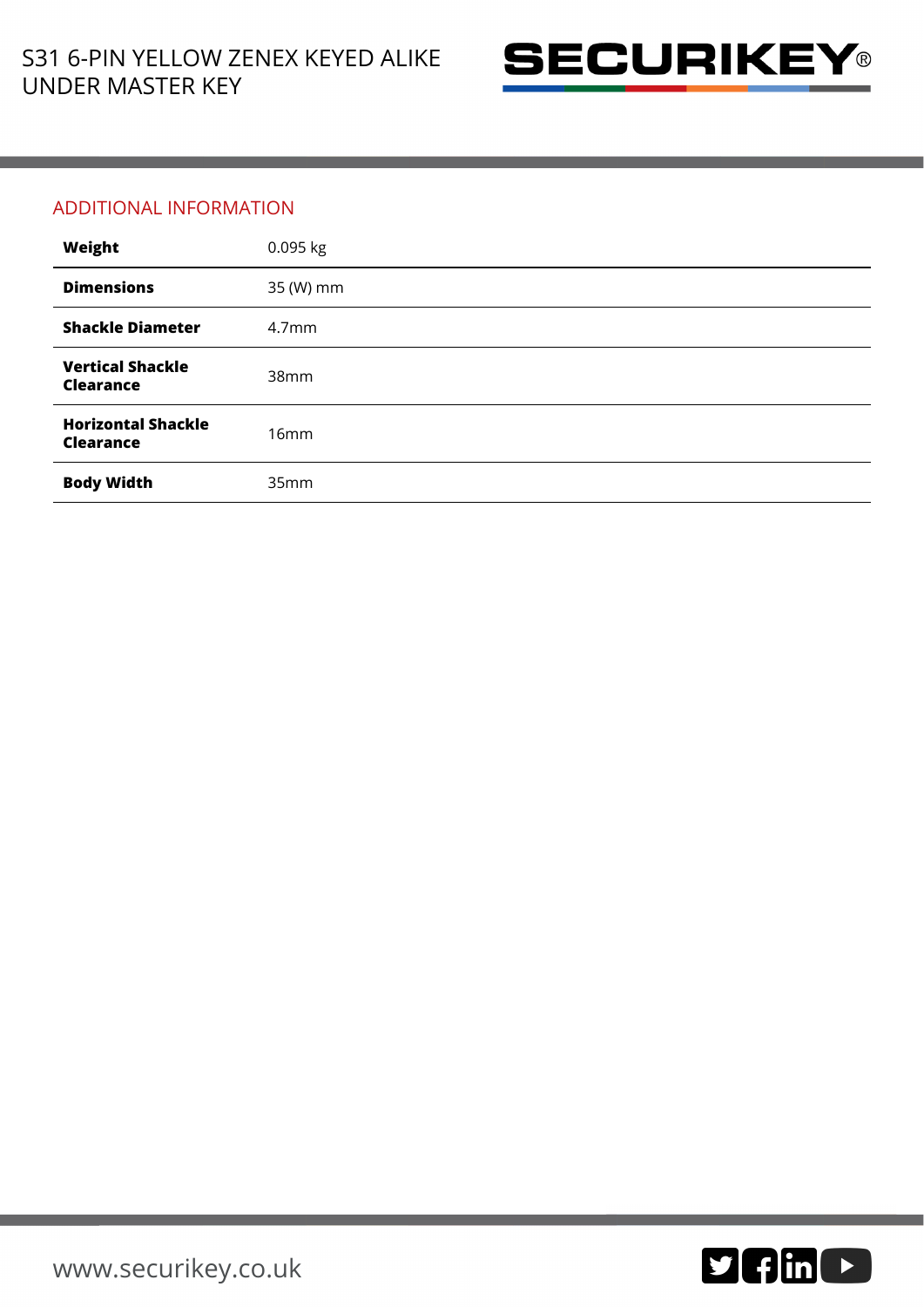

## S31 6-PIN YELLOW ZENEX KEYED ALIKE UNDER MASTER KEY IMAGES



S31 Safety Padlock Colour Variations



[www.securikey.co.uk](http://www.securikey.co.uk/)